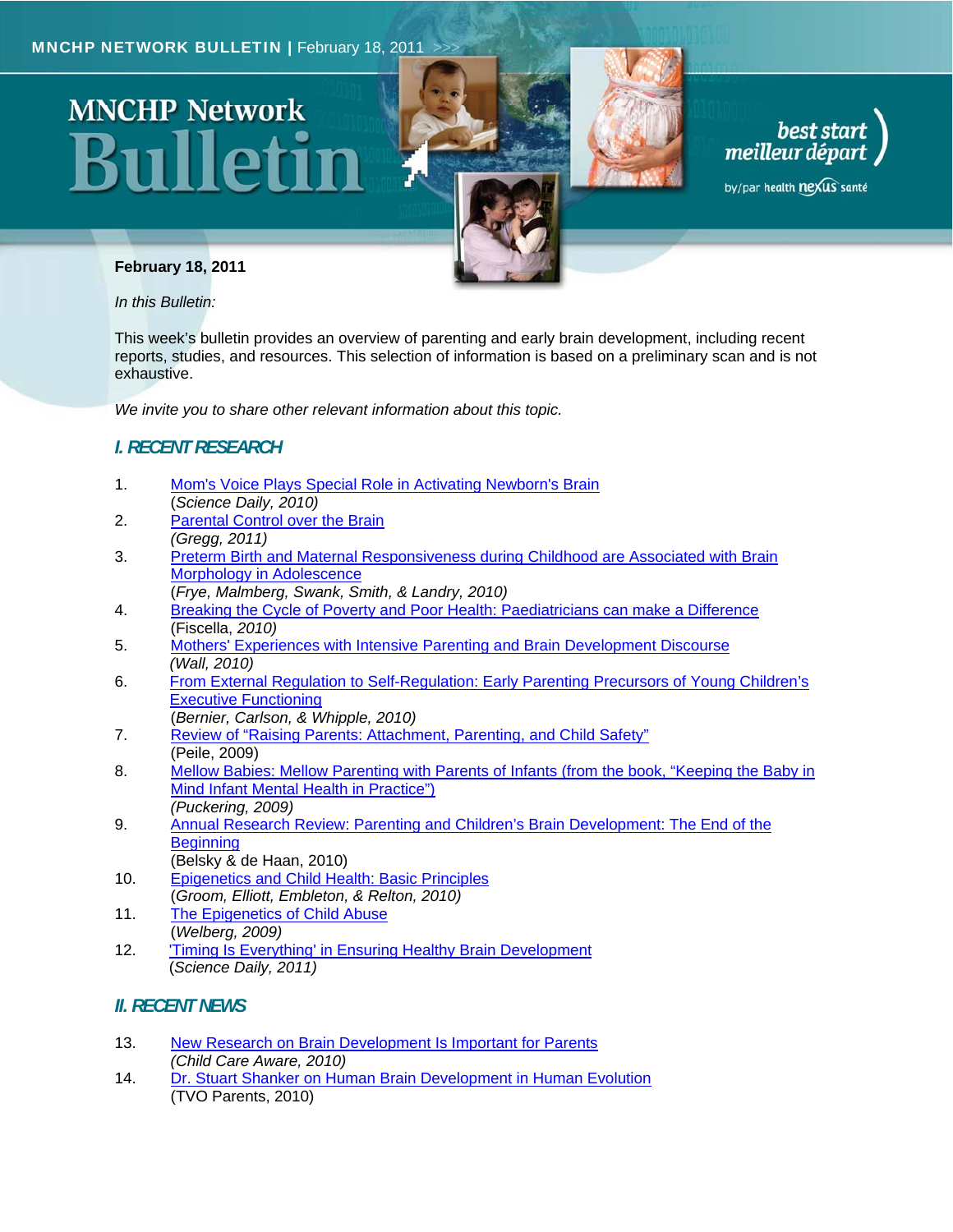15. Parenting Skills

#### *IV. RESOURCES*

| IJ. | <b>Parenting Skills</b>                                                                |
|-----|----------------------------------------------------------------------------------------|
|     | Encyclopedia of Early Childhood Development, 2010) (Available in French)               |
| 16. | <b>Brain Development Resources</b>                                                     |
|     | (US Department of Health and Social Services – Admin. for Children and Families, 2010) |
| 17. | <b>Brain Development</b>                                                               |
|     | (ZERO TO THREE, National Center for Infants, Toddlers, and Families, 2010)             |
| 18. | Supporting Your Baby's Brain Development: What Can Parents Do?                         |
|     | (Fraser Mustard Chair in Childhood Development, 2010) (Available in French)            |
| 19. | <b>Raising Children Network</b>                                                        |
|     | (The complete Australian parenting resource from newborns to teens, 2010)              |
| 20. | <b>Cognitive and Learning</b>                                                          |
|     | (Talaris Institute, 2010)                                                              |
| 21. | <b>Brain Development</b>                                                               |
|     | (Council for Early Child Development, 2010)                                            |
| 22. | The Epigenetic Link Between Child Abuse and Suicide Risk                               |
|     | Szyf, 2008)                                                                            |
|     |                                                                                        |

#### *V. FEATURED BEST START RESOURCES*

- 23. Improving the Odds: Healthy Child Development. Focus on the Early Years: Neuroscience and Implications for Clinical Practice.
- *(Ontario College of Family Physicians, 2010)*  24. My Child and I - Attachment for Life
- (*Best Start Resource Centre, 2010) (Available in French)*
- 25. Child Development Resources *Best Start Resource Centre (Available in French)*

#### *I. RECENT RESEARCH*

#### 1. **Mom's Voice Plays Special Role in Activating Newborn's Brain**

(*Science Daily, 2010)* 

Measuring electrical recordings from electrodes attached to infants' heads within the 24 hours following their birth has shown that a mother's voice will often activate the parts of the brain responsible for language learning (Beauchemin et al., 2010). A lead researcher, Dr. Maryse Lassonde of the University of Toronto, says: "This is exciting research that proves for the first time that the newborn's brain responds strongly to the mother's voice and shows, scientifically speaking, that the mother's voice is special to babies" (Science Daily, 2010). Article: http://www.sciencedaily.com/releases/2010/12/101215195234.htm Abstract: http://cercor.oxfordjournals.org/content/early/2010/12/13/cercor.bhq242

#### 2. **Parental Control over the Brain**

#### *(Gregg, 2011)*

 This article (Greg, 2011) explores how parents influence their children's brain development and behaviour. Research has shown that parental influence on brain development can have life-long effects. Gregg (2011) suggests that future research explore a number of other questions related to what mechanisms regulate these effects and other complexities related to maternal and paternal gene expression. If more questions are answered around the parental effects on human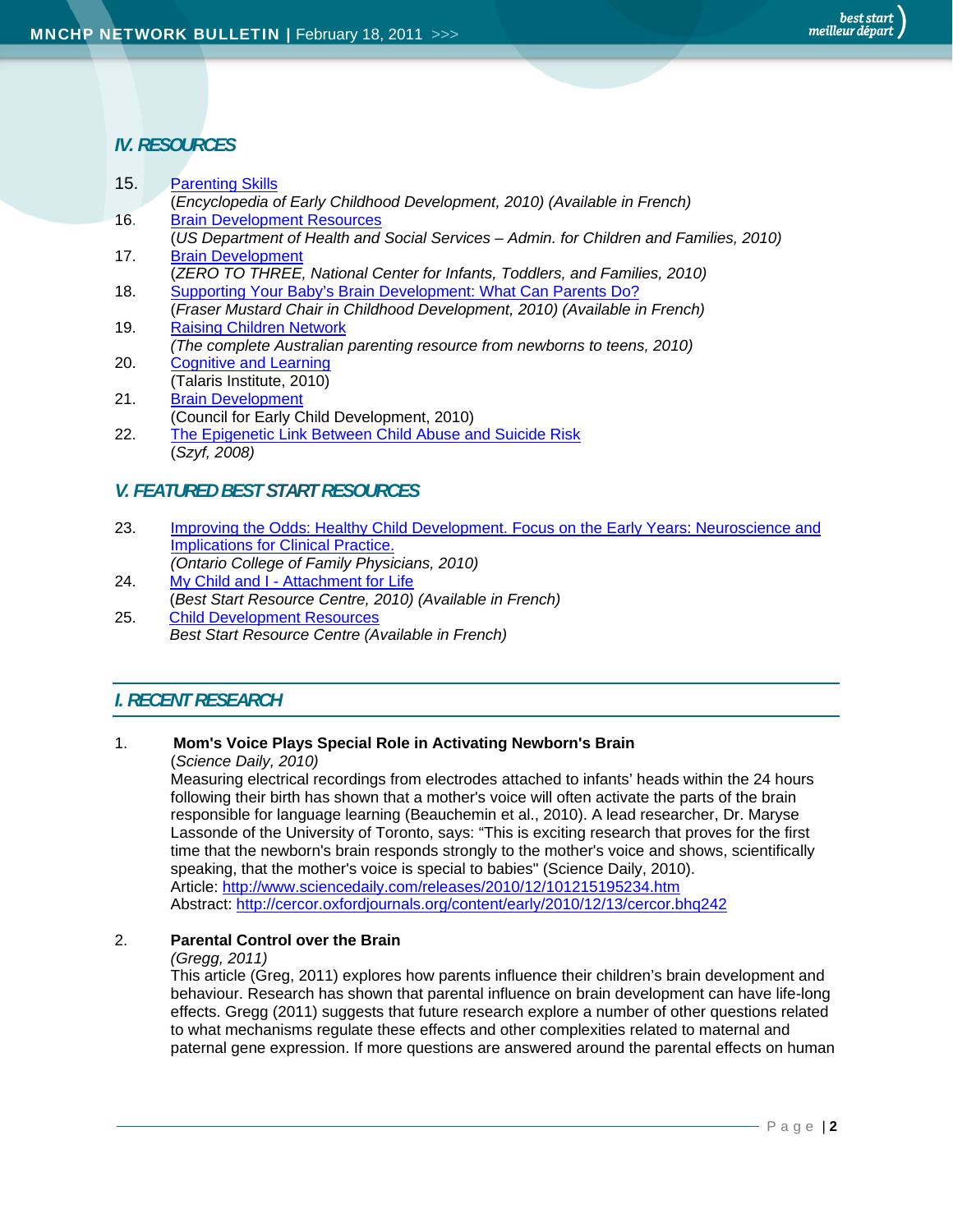brain function and behaviour, more will be understood about brain evolution, function, and disease.

Article: http://www.sciencemag.org/content/330/6005/770.short

3. **Preterm Birth and Maternal Responsiveness During Childhood are Associated with Brain Morphology in Adolescence** 

(*Frye, Malmberg, Swank, Smith, & Landry, 2010)* 

 This study examined the neurobiological basis of supportive parenting by analysing adolescents that were part of a longitudinal study on child development. The effects of pre-term birth on the hemispheric and regional cortical thickness and surface area were measured along with whether these factors were moderated by maternal responsiveness during childhood. Results showed that "adolescence with mothers that were inconsistently responsive during childhood demonstrated greater overall cortical thickness and greater asymmetry in cortical thickness during adolescence as compared to adolescence with mothers who were consistently responsive or unresponsive during childhood" (Frye et al., 2010). These findings suggest brain development is influenced by the style of maternal-child interactions during childhood. Abstract: http://www.ncbi.nlm.nih.gov/pubmed/20609271

#### 4. **Breaking the Cycle of Poverty and Poor Health: Paediatricians Can Make a Difference.**  *(Fiscella, 2010)*

This article explores a number of ways that Pediatricians can address child poverty. Fiscella (2010) explains the impact of poverty on child health (e.g., premature birth, intrauterine growth restriction, perinatal complications, etc.). The author suggests that pediatricians: support parents in their parenting skills, incorporate a life course perspective into their practice, and advocate for policies that promote child health.

Abstract: http://onlinelibrary.wiley.com/doi/10.1111/j.1651-2227.2010.01704.x/abstract

#### 5. **Mothers' Experiences with Intensive Parenting and Brain Development Discourse.**  *(Wall, 2010)*

This study (Wall, 2010) explores Canadian mothers' experiences with advice in the early 1990s that promoted intensive parenting (i.e., ample and appropriate stimulation). The researcher found that a number of issues affected mother's experiences with this method of parenting, which included neoliberal constructions of "proper parenthood" and gender roles and expectations. Mothers in this study attribute intensive parenting to their increased stress, exhaustion, anxiety, and guilt.

Article: http://www.sciencedirect.com/science?\_ob=ArticleURL&\_udi=B6VBD-4YJ14B4- 2&\_user=10&\_coverDate=06%2F30%2F2010&\_rdoc=1&\_fmt=high&\_orig=search&\_origin=sear ch&\_sort=d&\_docanchor=&view=c&\_searchStrId=1645780601&\_rerunOrigin=google&\_acct=C0 00050221&\_version=1&\_urlVersion=0&\_userid=10&md5=8a4d896c4b50a0b8193c20a6ff08801f &searchtype=a

#### 6. **From External Regulation to Self-Regulation: Early Parenting Precursors of Young Children's Executive Functioning**

(*Bernier, Carlson, & Whipple, 2010)* 

Bernier, Carlson, and Whipple (2010) explored the links between quality parent-infant interactions and child executive functioning (i.e., memory, impulse control, and set shifting). The findings indicate that maternal sensitivity, mind-mindedness, and autonomy support all related to a child's executive functioning. This research contributes to past research that suggests parentchild relationships play an important role in children's self-regulatory abilities. Abstract: http://onlinelibrary.wiley.com/doi/10.1111/j.1467-8624.2009.01397.x/abstract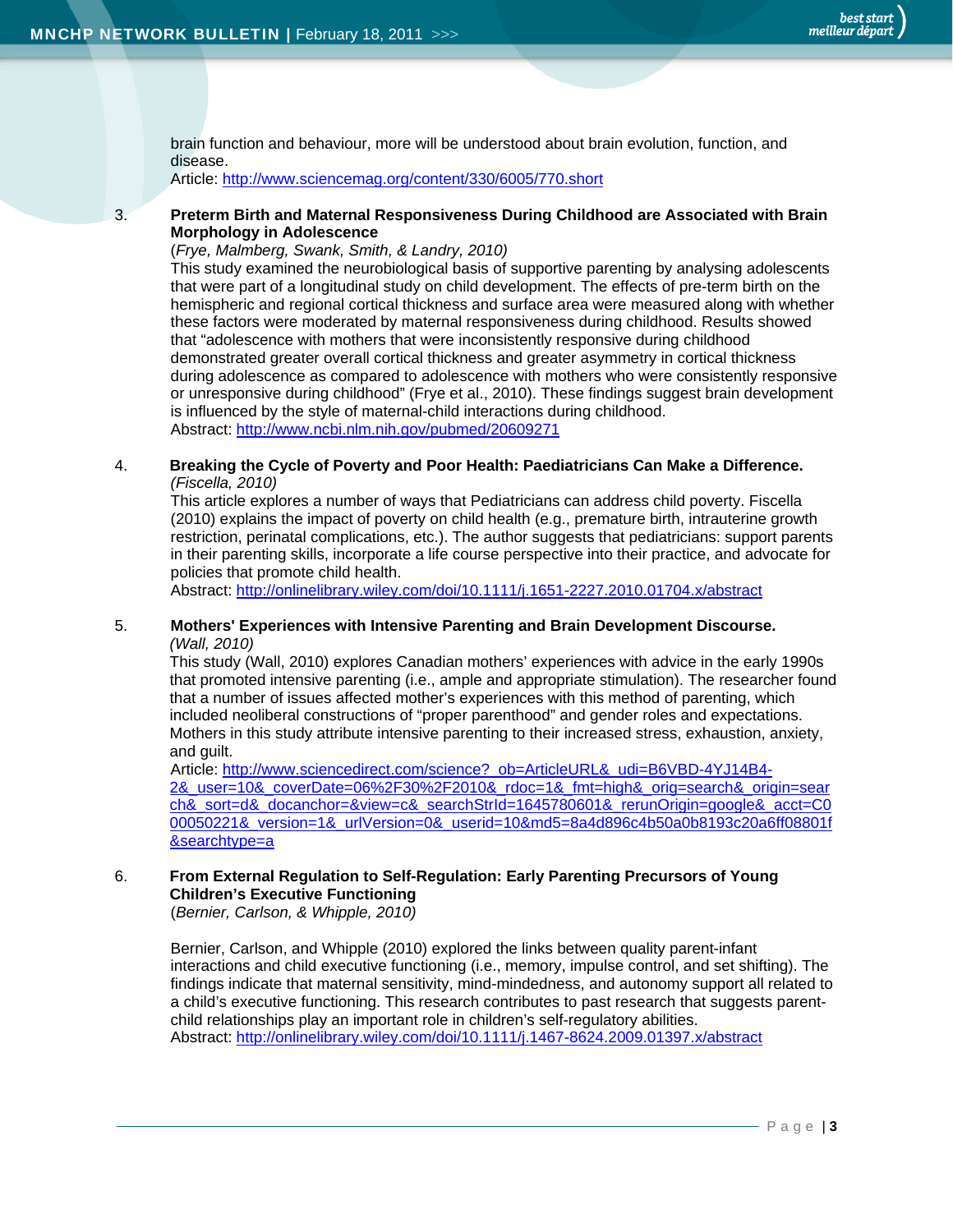# 7*.* **Review of "Raising Parents: Attachment, Parenting, and Child Safety"**

#### (Peile, 2009)

This book (Peile, 2009) is intended for professionals who work with children or adults who were harmed as children, particularly those who endanger their children or whose children may endanger themselves or others. This book helps understand parents as people, not just in terms of their roles as parents. The goal of this guide is to understand and support parents in becoming secure, balanced people. The author draws on theory, empirical science, and social values to create recommendations for professionals.

Abstract: http://ccp.sagepub.com/content/14/4/633.extract

#### 8. **Mellow Babies: Mellow Parenting with Parents of Infants (from the book, "Keeping The Baby In Mind Infant Mental Health in Practice")**

#### *(Puckering, 2009)*

Puckering (2009) explores the effects of child abuse and neglect on brain development. This article provides an overview of how a child's brain develops and why sensory and interactive experiences early on can shape the social, emotional, and educational development of a child. This chapter also describes an innovative, group-based parenting program that supports depressed mothers and their newborn babies.

Abstract: http://www.informaworld.com/smpp/title~db=all~content=t794741362

#### 9. **Annual Research Review: Parenting and Children's Brain Development: The End of the Beginning**

#### *(Belsky & de Haan, 2010)*

 This review (Belsky & de Hann, 2010) examines evidence that suggests that parenting shapes brain development. A number of the findings were difficult to generalize due to an emphasis on clinical samples and the observational nature of most of the evidence. The authors conclude that future research could further substantiate the effects of parenting on a child's brain development. http://onlinelibrary.wiley.com/doi/10.1111/j.1469-7610.2010.02281.x/abstract

#### 10. **Epigenetics and Child Health: Basic Principles**

*(Groom, Elliott, Embleton, & Relton, 2010)* 

Epigenetics is the study of changes in gene activity that do not involve changes to the genetic code but still get passed down at least one generation (Cloud, 2010). "Epigenetic mechanisms are believed to play an important role in disease, development, and ageing with early life representing a window of particular epigenomic plasticity. The knowledge upon which these claims are based is beginning to expand. This review summarises evidence pointing to the determinants of epigenetic patterns, their juxtaposition at the interface of the environment, their influence on gene function and the relevance of this information to child health" (Groom et al., 2010).

Article: http://adc.bmj.com/content/early/2010/07/22/adc.2009.165712.abstract Article in Time Magazine: http://www.time.com/time/health/article/0,8599,1951968,00.html

#### 11. **The Epigenetics of Child Abuse**

#### (*Welberg, 2009)*

This study (Wellberg, 2009) explores how stress in early life can have life-long physiological effects and impact a child's behaviour. Research has been done on animals to show the impact of stress on development. This newer study has shown that this same effect is present for humans who suffered abuse as children.

http://www.nature.com/nrn/journal/v10/n4/full/nrn2629.html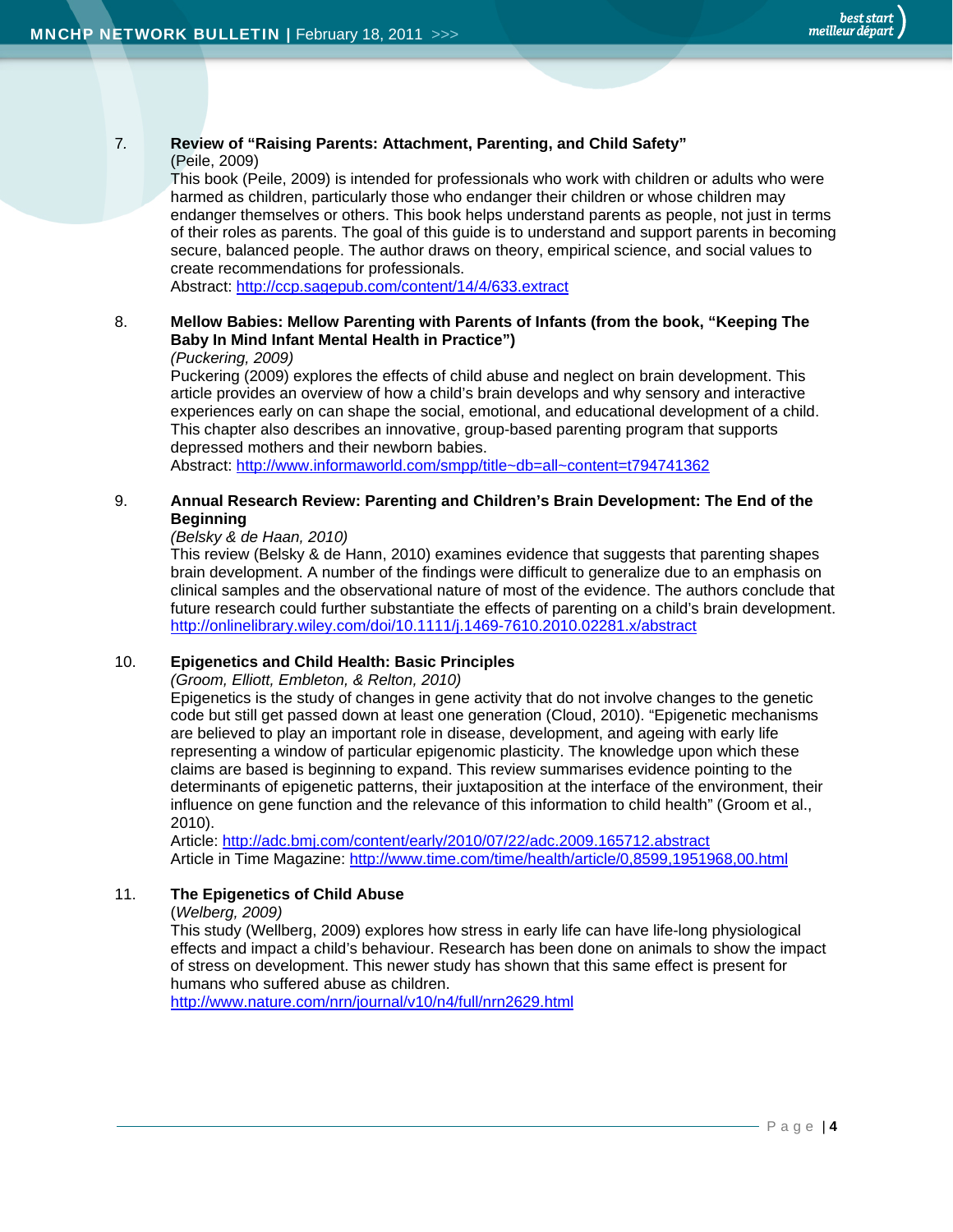#### 12. **'Timing Is Everything' in Ensuring Healthy Brain Development**

#### *(Science Daily, 2011)*

A recent study (Varier & Kaiser, 2010) shows that brain cells need to create links early on, when they are physically close together. This process ensures successful long-distance connections across the brain in the future. These connections also allow the left and right side of the brain to communicate and bring together different kinds of information such as sound and vision. Differences have been found in the number of connections in individuals with many developmental brain disorders including autism, epilepsy, and schizophrenia. Article: http://www.sciencedaily.com/releases/2011/01/110106192029.htm Abstract: http://www.ploscompbiol.org/article/info%3Adoi%2F10.1371%2Fjournal.pcbi.1001044

#### *II. RECENT NEWS*

#### 13. **New Research on Brain Development Is Important for Parents**

*(Child Care Aware, 2010)* 

This article (Child Care Aware, 2010) summarizes why good childhood experiences are good for child brain development and what parents should know about brain development. Topics include: ways to support your child's brain development (e.g., talking with your child, reading to your child every day, singing children's songs or nursery rhymes, feeding your child well and providing a stable, loving environment) as well as helpful and harmful experiences that a child might have. http://www.childcareaware.org/en/subscriptions/dailyparent/volume.php?id=1

# 14. **Dr. Stuart Shanker on Human Brain Development in Human Evolution**

*(TVO Parents, 2010)* 

This video features Dr. Stuart Shanker speaking about the importance of quality daily experiences for young children in promoting healthy development. He highlights a number of studies that demonstrate why parents are so important for early brain development. http://www.tvo.org/cfmx/tvoorg/tvoparents/index.cfm?page\_id=145&article\_title\_url=DrStuartSha nkeronhumanbraindevelopmentinhumanevolution&article\_id=4920&action=article

#### *IV. RESOURCES*

#### 15. **Parenting Skills**

*(Encyclopedia of Early Childhood Development, 2010) (Available in French)*  This resource includes a number of articles related to parenting skills including a synthesis of parenting skills that explains why parenting skills are important, what is known about the impacts of parenting practice, and what can be done to improve parenting skills. English: http://www.child-encyclopedia.com/pages/PDF/parenting\_skills.pdf French: http://www.enfant-encyclopedie.com/pages/PDF/parents-habiletes.pdf

#### 16. **Brain Development Resources**

*(US Department of Health and Social Services – Administration for Children and Families, 2010)*  This American website lists a number of brain development resources. It includes a list of relevant organizations as well as research about brain development and the promotion of healthy child development.

http://nccic.acf.hhs.gov/poptopics/brain.html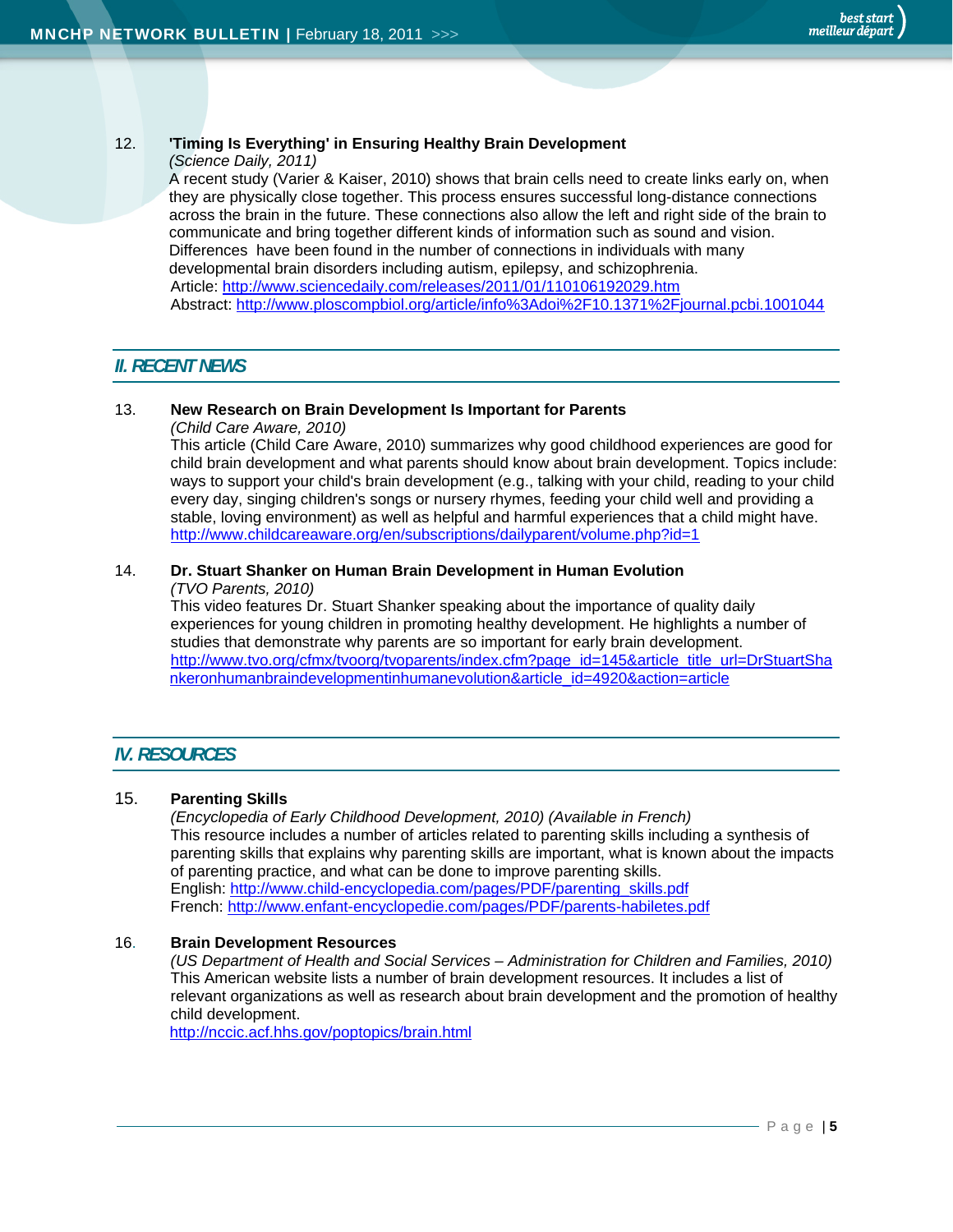#### 17. **Brain Development**

 (*ZERO TO THREE, National Center for Infants, Toddlers and Families, 2010)*  ZERO TO THREE provides resources related to brain development between zero and three years of age. The website offers a number of resources including: frequently asked questions with regard to brain development in the early years, a brain quiz to explore brain development, aged-based information for parents, and much more. http://main.zerotothree.org/site/PageServer?pagename=key\_brain

#### 18. **Supporting Your Baby's Brain Development: What Can Parents Do?**

*(Fraser Mustard Chair in Childhood Development, 2010) (Available in French)*  Early experiences have an impact on brain development and this simple resource helps parents understand what they can do to promote healthy development. English: http://www.frasermustardchair.ca/wp-content/uploads/English-Version.pdf French: http://www.frasermustardchair.ca/wp-content/uploads/French-Version.pdf

#### 19. **Raising Children Network**

*(The complete Australian parenting resource from newborns to teens, 2010)*  The Raising Children Network website offers a number of different parenting resources, including a number on brain development. Brain development is discussed in the sections on *Play and Learning*, *Connecting, and Communicating*, and *Development*. This website also provides a brief overview of acquired brain injury, and how it affects children. http://raisingchildren.net.au/

#### 20. **Cognitive and Learning**

#### *(Talaris Institute, 2010)*

Talaris Institute is an organization that supports parents and caregivers in raising socially and emotionally healthy children. Their *Cognitive and Learning* resources explore a number of topics and highlight recent research such as: children's emotional development, the impact of early experiences on the brain, stress as a disruption to brain development, and more. http://www.talaris.org/research/cognitive-learning/

#### 21. **Brain Development**

#### *(Council for Early Child Development, 2010)*

The Council for Early Child Development's mission is to close the gap between what we know about early human development and what we do for children in their earliest years. This mission includes looking at brain development. This website offers a glimpse into studies related to brain development and epigenetics, which explore early experiences and how, where, and when genes work. This resources also publishes science briefs, including one about neuroscience, epigenetics, and how early brain development affects health, learning, and behaviour. http://www.councilecd.ca/?q=braindevelopment

#### 22. **The Epigenetic Link Between Child Abuse and Suicide Risk**

#### *(Szyf, 2008)*

This online presentation is part of a lecture given by Dr. Moshe Szyf, Professor of Pharmacology and Therapeutics at McGill University in June, 2008. As described on the website, "Dr. Szyf talks about studies that looked at epigenetic tags in the brains of suicide victims. He describes some of the laboratory methods scientists use to study epigenetics, and goes over some of the evidence that shows an association between certain epigenetic patterns, suicide, and child abuse" (University of Utah, 2008).

http://learn.genetics.utah.edu/content/epigenetics/brain/